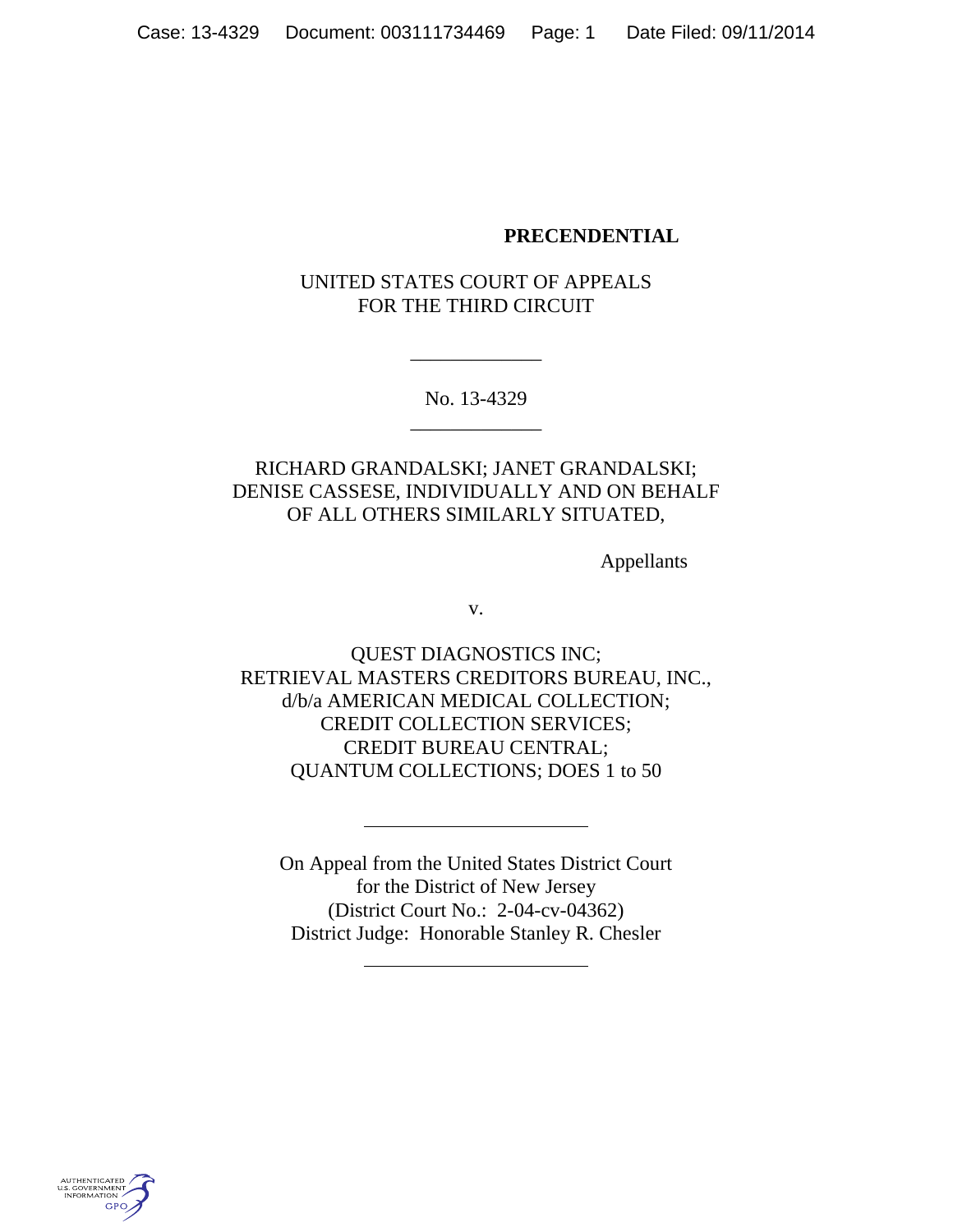Argued on July 9, 2014

(Opinion filed: September 11, 2014)

## Before: RENDELL, CHAGARES and JORDAN, Circuit Judges

Nicole M. Acchione, Esquire Lisa J. Rodriguez, Esquire **(Argued)** Schnader Harrison Segal & Lewis, LLP 220 Lake Drive, East Woodland Falls Corporate Park Suite 200 Cherry Hill, NJ 08002-1165 Joseph S. Tusa, Esquire P. O. Box 566 Southold, NY 11971

Joseph S. Tusa, Esq. Tusa P.O. Box 566 Southolg, NY 11971 Counsel for Appellants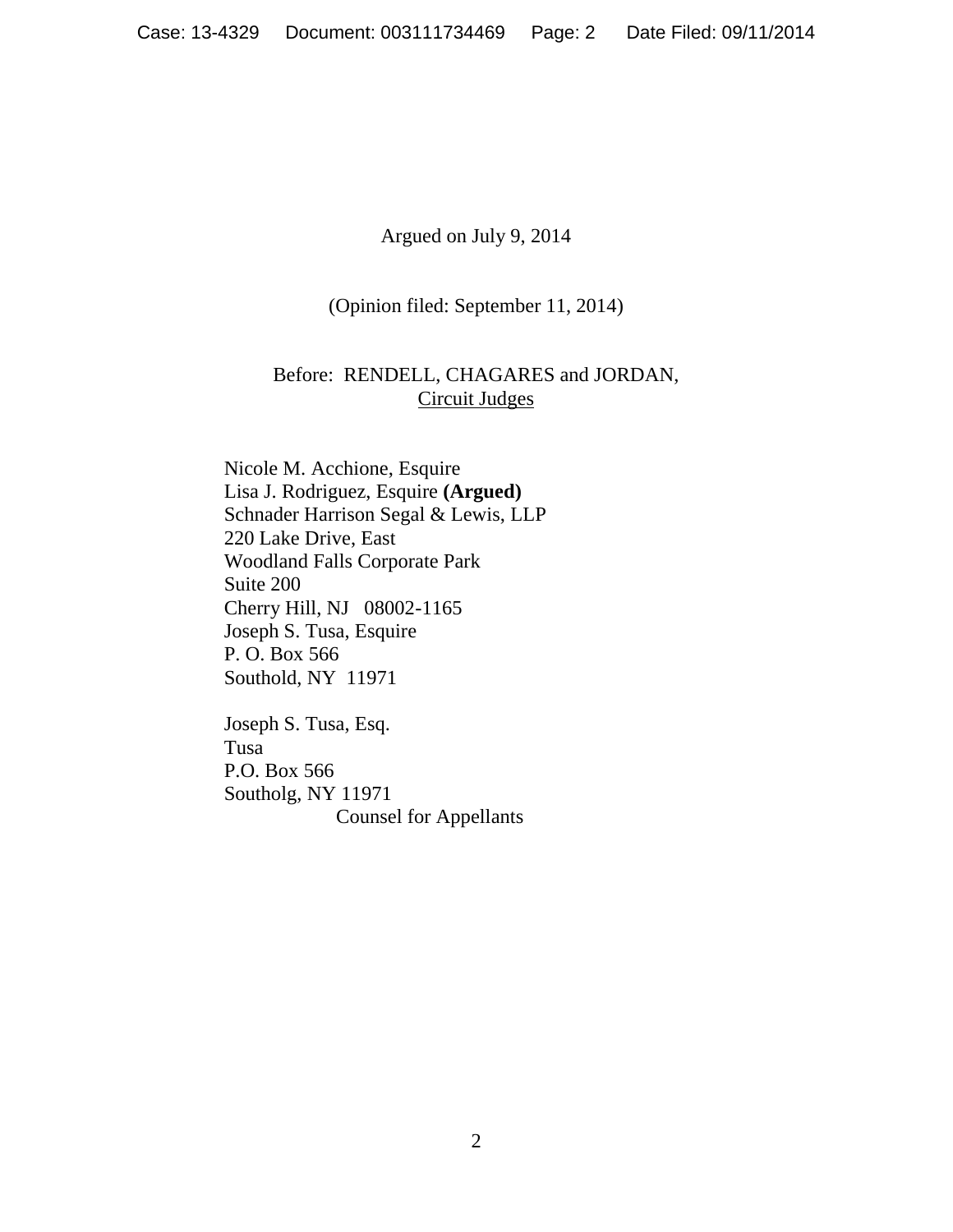Diane A. Bettino, Esquire Mark S. Melodia, Esquire Reed Smith 136 Main Street Suite 250, Princeton Forrestal Village Princeton, NJ 08540

Robert N. Hochman, Esquire **(Argued)** Sidley Austin One South Dearborn Street Chicago, IL 60603

James S. Murphy, Esquire Garrity, Graham, Murphy, Garofalo & Flinn 72 Eagle Rock Avenue Suite 350, P. O. Box 438 East Hanover, NJ 07936 Counsel for Appellees

## O P I N I O N

### **RENDELL**, Circuit Judge:

Appellants filed a putative class action alleging that Quest Diagnostics Inc., a medical testing company, routinely overbilled patients. The District Court denied certification as to all four of Appellants' proposed classes. Following the denial, the Court granted summary judgment against an individual Appellant, Denise Cassese, as to her state law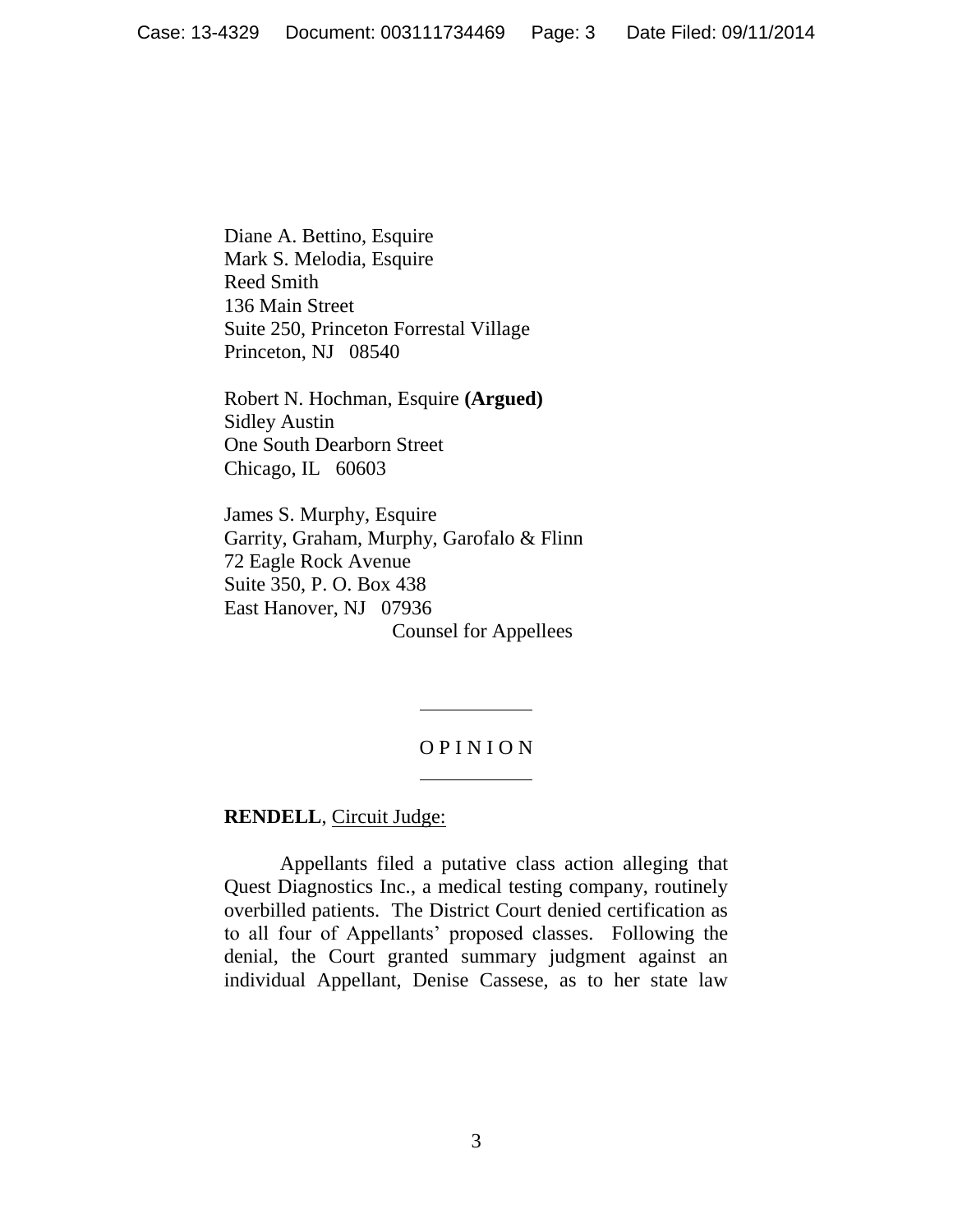consumer deception claim. For the reasons that follow, we will affirm the District Court's judgments.

#### **I. Background**

Quest Diagnostics is the country's largest provider of diagnostic and clinical testing. In general, it tests a patient's specimens upon the request of a referring physician. Once Quest bills a patient's insurance provider, the provider reviews the claim and sends Quest an Explanation of Benefits ("EOB") or an Electronic Remittance Advice ("ERA"), which informs Quest of the amount, if any, that the patient is responsible for paying. Quest then sends the patient a bill, and, if no response is received, it may turn the bill over to a collection agency. Appellants advance numerous claims, but the heart of the case is the allegation that Quest billed patients in excess of the amount stated on the EOB or ERA.

Appellants sought certification of several classes related to this alleged overbilling.<sup>1</sup> First, they proposed a class of all persons who were billed by Quest and who paid an amount in excess of that stated on an EOB or ERA provided to Quest prior to the date of the bill (hereinafter, "Post-EOB Billing Class"). In addition, Appellants sought to certify a class of those persons similarly overbilled by Quest, who were members, participants, subscribers or beneficiaries of Anthem Blue Cross and Blue Shield and the Federal Employee Health Benefits Program (hereinafter, "Anthem

 $\overline{a}$ 

<sup>1</sup> Appellants previously sought certification of multiple classes with similar claims. The District Court denied this first motion for certification in *Agostino v. Quest Diagnostics Inc.*, 256 F.R.D. 437 (D.N.J. 2009), which was not appealed.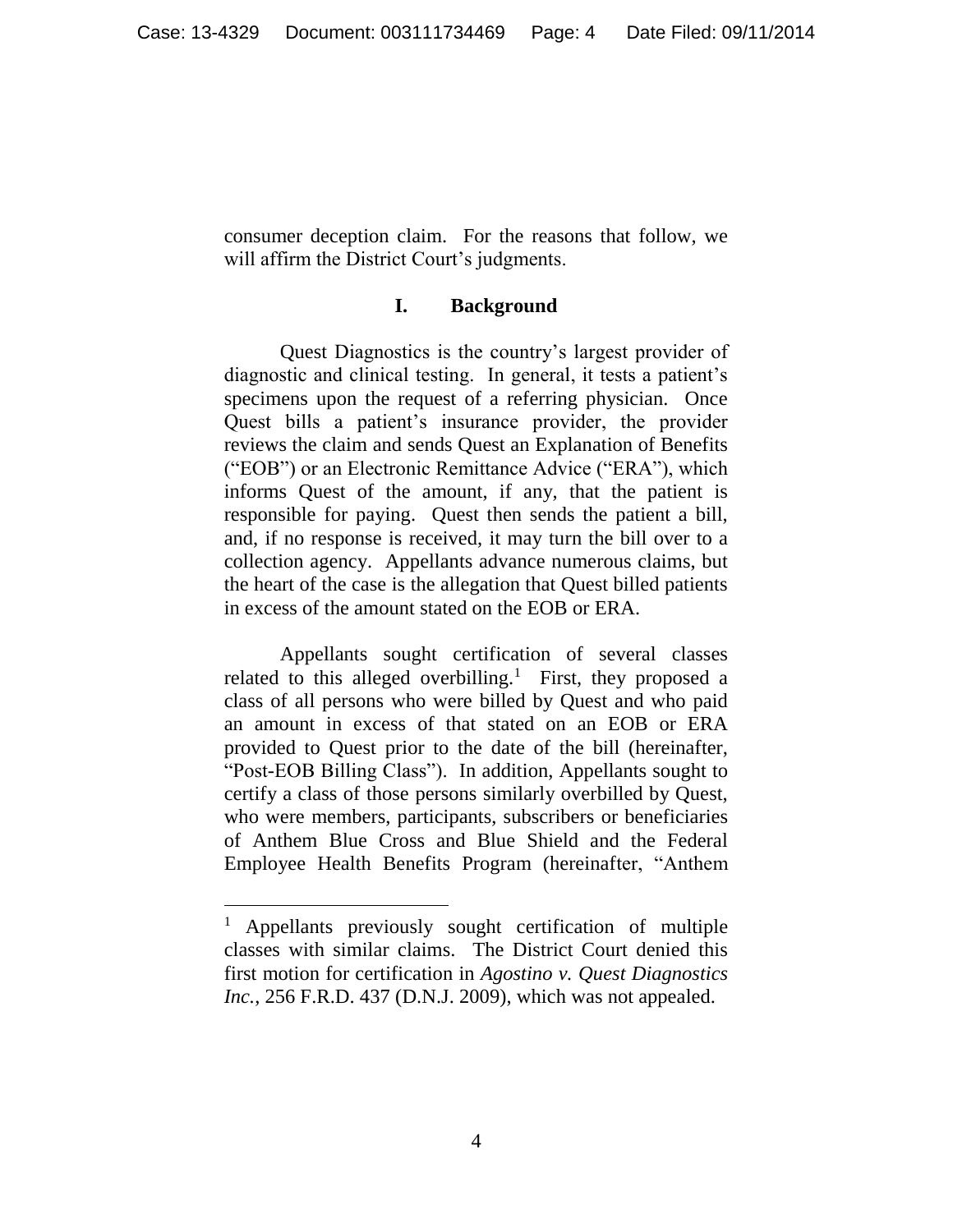BCBS FEHB Program Class"). At oral argument, Appellants acknowledged that this class is properly regarded as a subclass of the Post-EOB Billing Class. Appellants pled multiple causes of action for both classes and on appeal urge that the District Court erred in denying certification as to two such claims: state law consumer fraud and unjust enrichment.

Because Appellants proposed these two nationwide litigation classes (as distinct from settlement classes), the District Court engaged in a choice of law analysis for the state consumer fraud claim, and found that the law of the class members' home states would apply. However, the Court concluded that applying so many different fraud statutes would be unwieldy and inappropriate for class treatment at trial. It further held that Appellants had not carried their burden to show precisely how the statutes could be grouped into a few categories for litigation, and accordingly denied certification to the Post-EOB Billing Class and the Anthem BCBS FEHB Program Class as to their state consumer fraud claims.

Concerning the unjust enrichment claim, the District Court found that there were numerous explanations for overbilling that would not be wrongful or unjust. Thus, the Court held that the evidentiary showing required for each class member to show unjust enrichment would be highly individualized, such that common issues of fact did not predominate between the class members. The Court further held that because the class definitions implicitly included a requirement of wrongful loss, given the attendant difficulty of determining liability, the classes themselves were not reasonably ascertainable. Accordingly, the Court denied certification for the Post-EOB Billing Class and the Anthem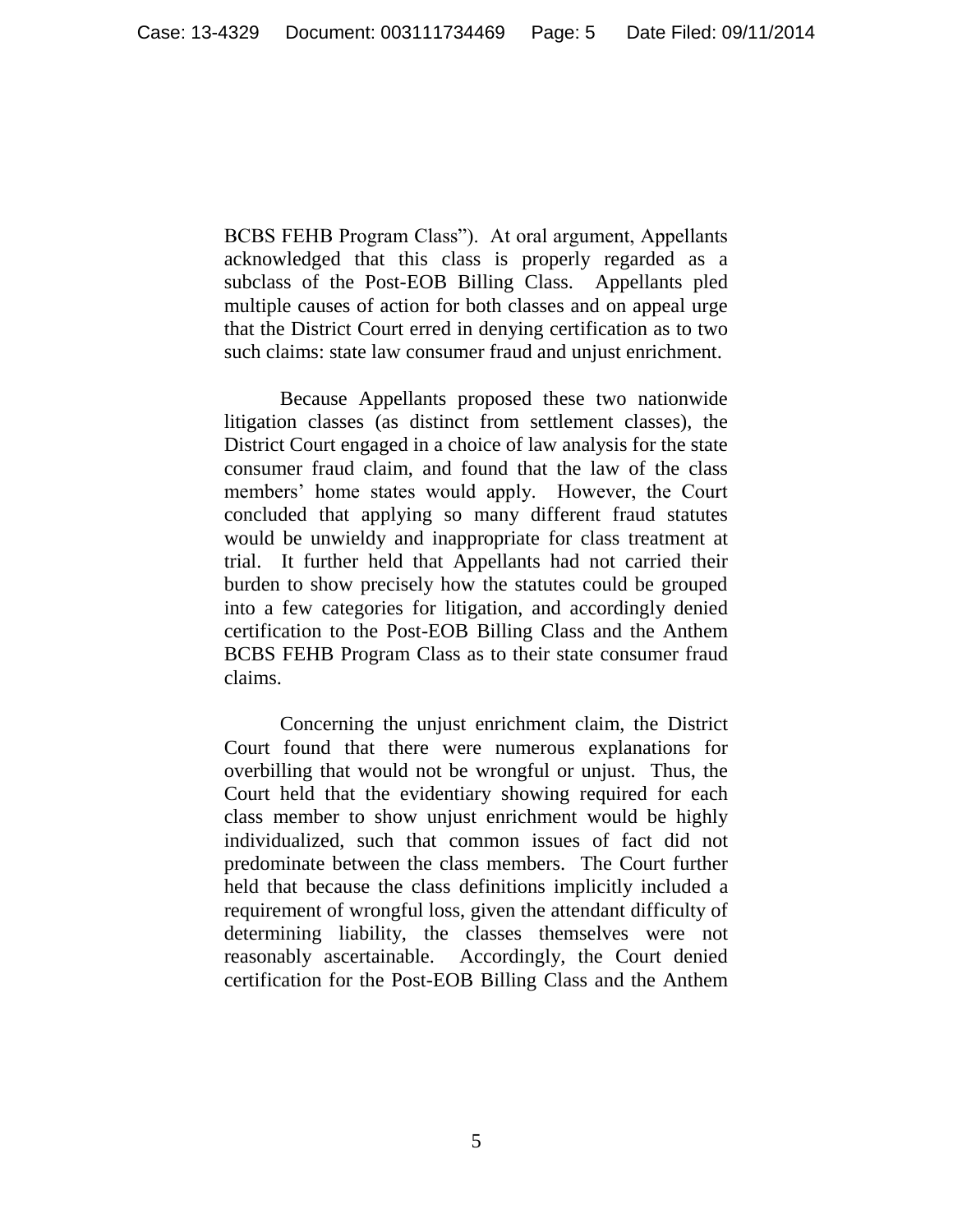BCBS FEHB Program Class as to their unjust enrichment claim.

Separately, Appellants proposed a class of all persons who received written demands from debt collectors retained by Quest which "i) stated that the debt collector may engage in 'additional' or 'further' collection efforts or may report a delinquency to credit bureaus; or ii) added interest, charges or penalties in excess of the original amount billed by Quest." (App. 19.) (hereinafter, "Debt Collector Victim Class")<sup>2</sup> Appellants state that they are now seeking certification as to only the second prong of that class, and only pursuant to a claim that the debt collectors violated the Fair Debt Collection Practices Act ("FDCPA"). On that issue, the District Court found that the proposed representative plaintiff, Richard Grandalski, was not a member of the Debt Collector Victim Class because he had never received a written demand from debt collectors. Without a representative plaintiff, the Court denied certification as to prong (ii) of the Debt Collector Victim Class on the FDCPA claim.

Finally, following the denial of class certification, the District Court granted summary judgment against Denise Cassese, in her individual capacity, as to her claim under New York General Business Law § 349.

## **II. Jurisdiction and Standard of Review**

 $\overline{a}$ 

<sup>2</sup> Appellants also proposed a class of Medicare Part B participants who were improperly billed by Quest. Appellants are not appealing the denial of certification as to this class.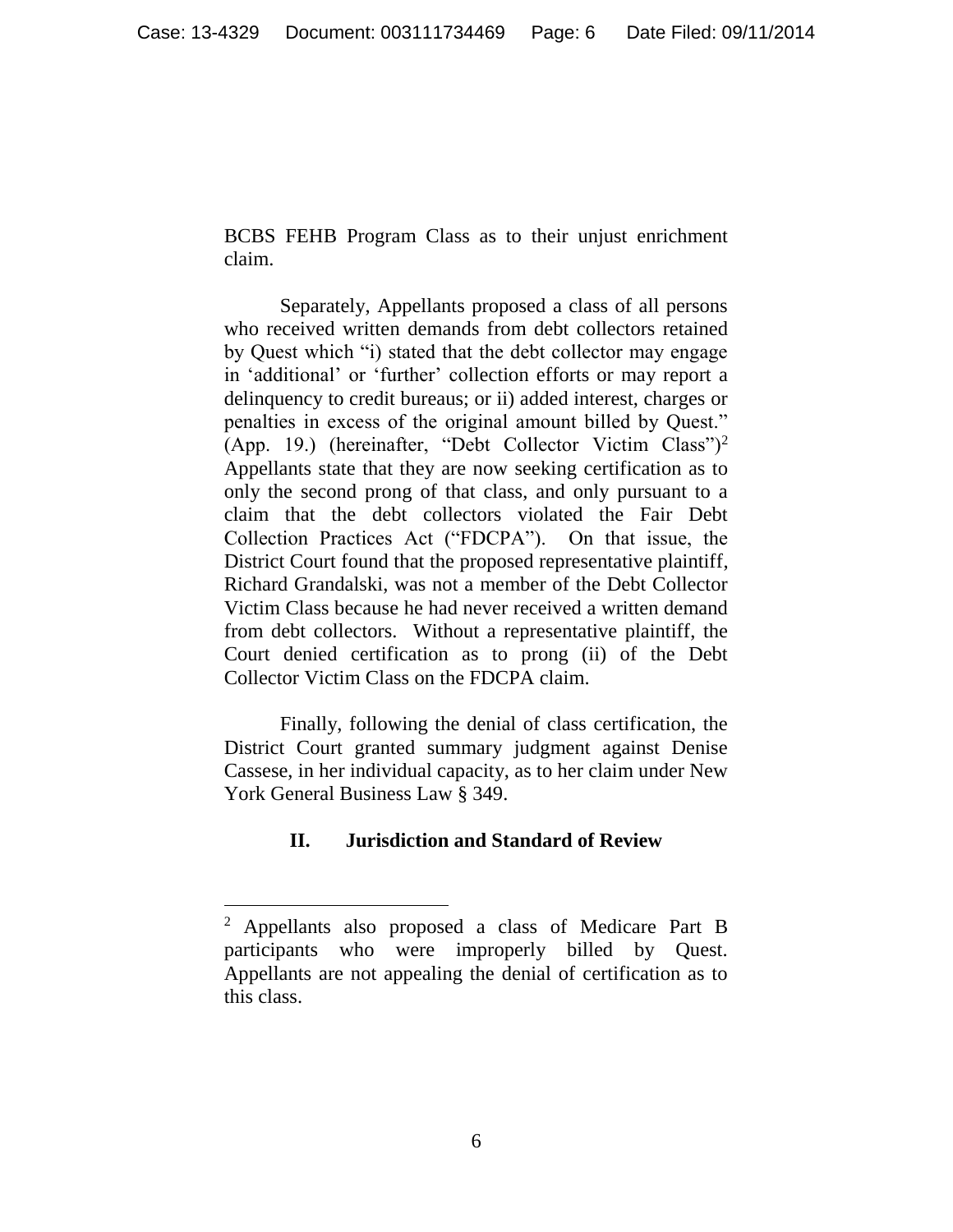The District Court had jurisdiction pursuant to, *inter alia*, 28 U.S.C. § 1331, and we have jurisdiction under 28 U.S.C. § 1291. "We review a class certification order for abuse of discretion, which occurs if the district court's decision 'rests upon a clearly erroneous finding of fact, an errant conclusion of law or an improper application of law to fact.' We review whether an incorrect legal standard has been used *de novo.*" *Hayes v. Wal-Mart Stores, Inc.*, 725 F.3d 349, 354 (3d Cir. 2013) (citation omitted).

Separately, on review of summary judgment we employ the same standard as the District Court pursuant to Fed. R. Civ. P. 56(a), that "[t]he court shall grant summary judgment if the movant shows that there is no genuine dispute as to any material fact and the movant is entitled to judgment as a matter of law."

### **III. Analysis**

Pursuant to Fed. R. Civ. P. 23(a), class representation is permissible if "(1) the class is so numerous that joinder of all members is impracticable; (2) there are questions of law or fact common to the class; (3) the claims or defenses of the representative parties are typical of the claims or defenses of the class; and (4) the representative parties will fairly and adequately protect the interests of the class." Further, a class action can be maintained if all above requirements are satisfied, and, as relevant to this case, "the court finds that the questions of law or fact common to class members predominate over any questions affecting only individual members, and that a class action is superior to other available methods for fairly and efficiently adjudicating the controversy." Fed. R. Civ. P. 23(b)(3).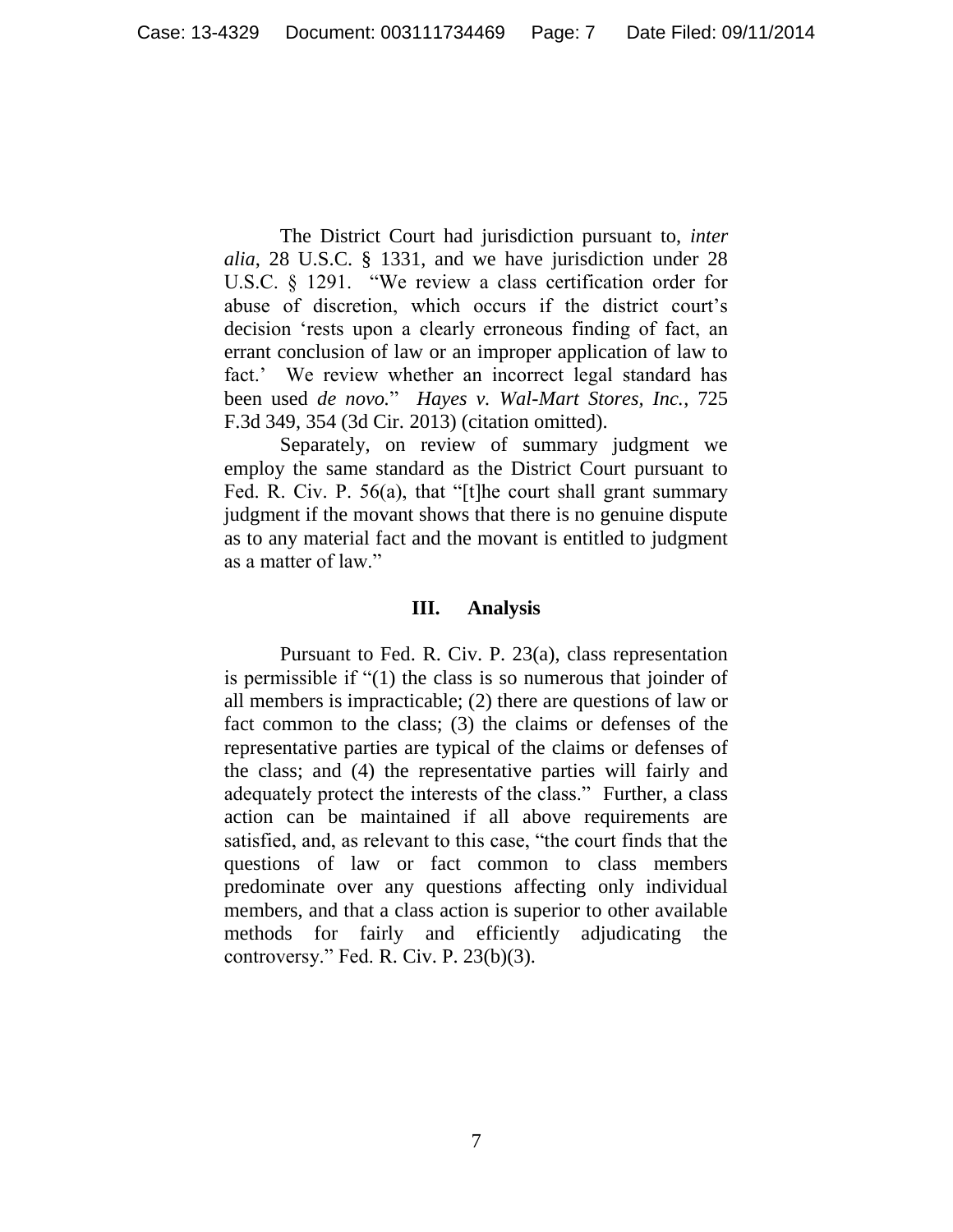Appellants take issue with several of the District Court's rulings as to these requirements. First, Appellants object to the denial of certification as to their state law consumer fraud claims. Specifically, Appellants contend that the District Court should not have engaged in a choice of law analysis at the certification stage. Appellants urge alternatively that the choice of law ruling was incorrect. As a further alternative, Appellants argue that even if the local laws of 42 states applied to the state claims, class treatment was warranted because the laws can be grouped for litigation purposes.

Separately, Appellants argue that certification should have been granted as to their claims of unjust enrichment, because common issues of fact predominated. Appellants also argue that the District Court erred in denying certification to the Debt Collector Victim Class. Finally, Appellants object to the dismissal of Denise Cassese's individual claim. We address these arguments in turn.

### A. State Law Consumer Fraud Claims

### 1. Choice of Law Analysis Was Not Premature

As noted above, the District Court sought to determine which state law would govern the state consumer fraud claims for the proposed nationwide Post-EOB Billing Class and Anthem BCBS FEHB Program Class. Appellants argue that the District Court should not have engaged in this choice of law analysis at the class certification stage, citing *Sullivan v. DB Investments, Inc.*, 667 F.3d 273 (3d Cir. 2011) (en banc). There, we noted that "many courts find it inappropriate to decide choice of law issues incident to a motion for class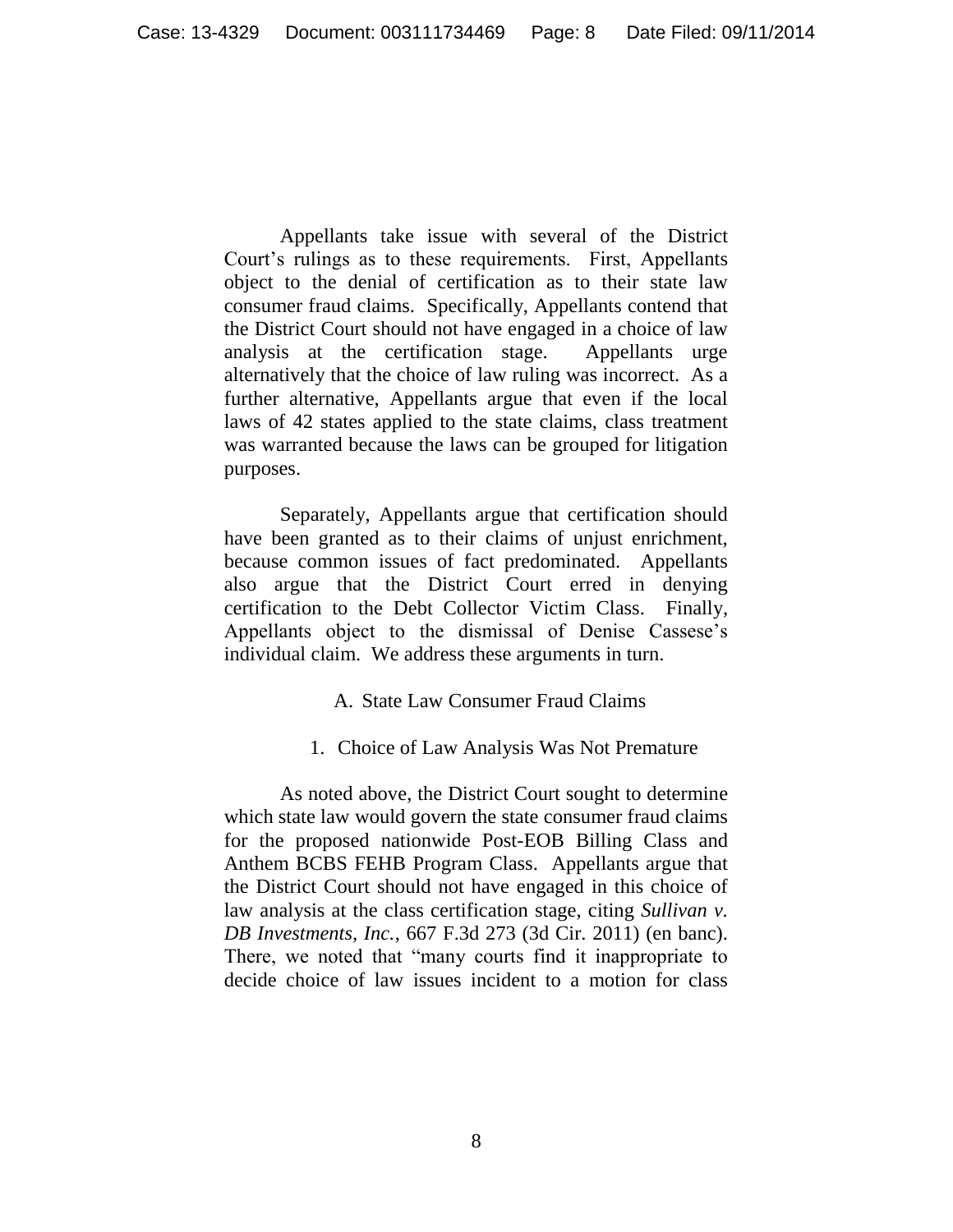certification." *Id.* at 309 (citation and quotation marks omitted).

However, *Sullivan* concerned settlement classes, which do not pose the types of management problems that can arise in a nationwide class action trial. We specifically stated in *Sullivan*:

> Because we are presented with a settlement class certification, we are not as concerned with formulating some prediction as to how [variances in state law] would play out at trial, for the proposal is that there be no trial. As such, we simply need not inquire whether the varying state treatments of indirect purchaser damage claims at issue would present the type of 'insuperable obstacles' or 'intractable management problems' pertinent to certification of a litigation class.

*Id.* at 303-04. We recognized that "there may still be circumstances . . . where '[i]n a multi-state class action, variations in state law may swamp any common issues and defeat predominance.'" *Id.* at 304 n.28 (citation omitted).

The nationwide classes proposed by Appellants were for purposes of trial, not settlement. Under such facts, it was reasonable for the District Court to inquire at the certification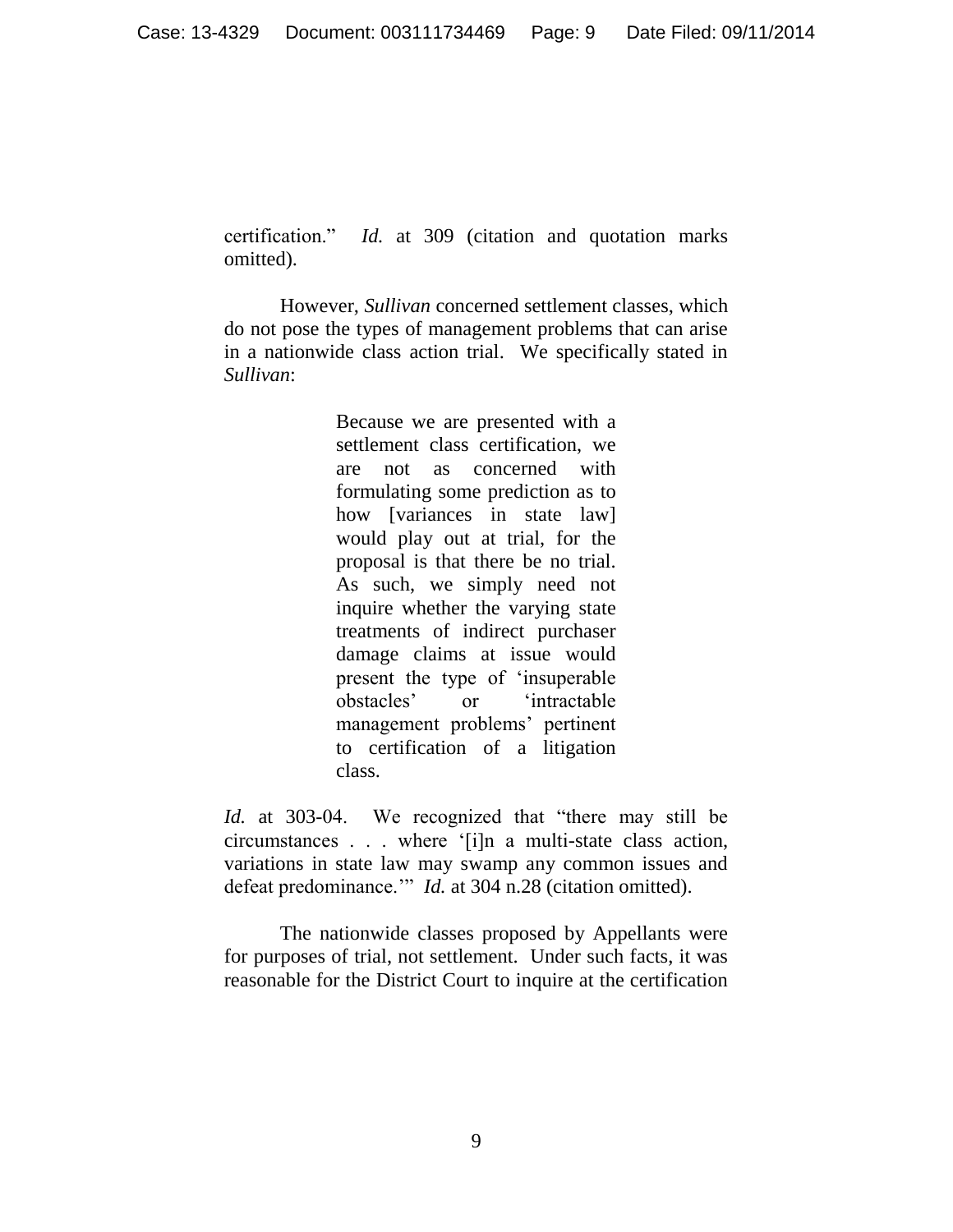stage as to whether the classes posed "intractable management problems" for trial. *See id*. at 304. Indeed, we have found error where a District Court failed to do so. *See In re LifeUSA Holding Inc.*, 242 F.3d 136, 147 (3d Cir. 2001) (finding error where the "District Court failed to consider how individualized choice of law analysis of the forty-eight different jurisdictions would impact on Rule 23's predominance requirement . . . ."); *see also Georgine v. Amchem Prods., Inc.*, 83 F.3d 610, 627 (3d Cir. 1996) ("[B]ecause we must apply an individualized choice of law analysis to each plaintiff's claims . . . the proliferation of disparate factual and legal issues is compounded exponentially.") (internal citation omitted). Thus, it was not an abuse of discretion for the District Court to determine what law would govern the proposed state consumer fraud law claims.

### 2. Choice of Law Analysis Was Not Incorrect

Appellants next assert that the District Court erred in concluding that the laws of putative class members' home states controlled the state law claims. In its analysis, the District Court applied the choice of law rules of the forum state, New Jersey, to determine the controlling law. New Jersey has adopted "the most significant relationship" test set out in the Restatement (Second) of Conflict of Laws. *P.V. ex rel. T.V. v. Camp Jaycee*, 962 A.2d 453, 459-60 (N.J. 2008). Under this test, courts first inquire whether an actual conflict exists between the laws of the potentially relevant states. *Id*. at 460. The parties do not dispute that an actual conflict exists between New Jersey consumer fraud law and the consumer protection laws of other states. With an actual conflict, courts must then determine, by reference to the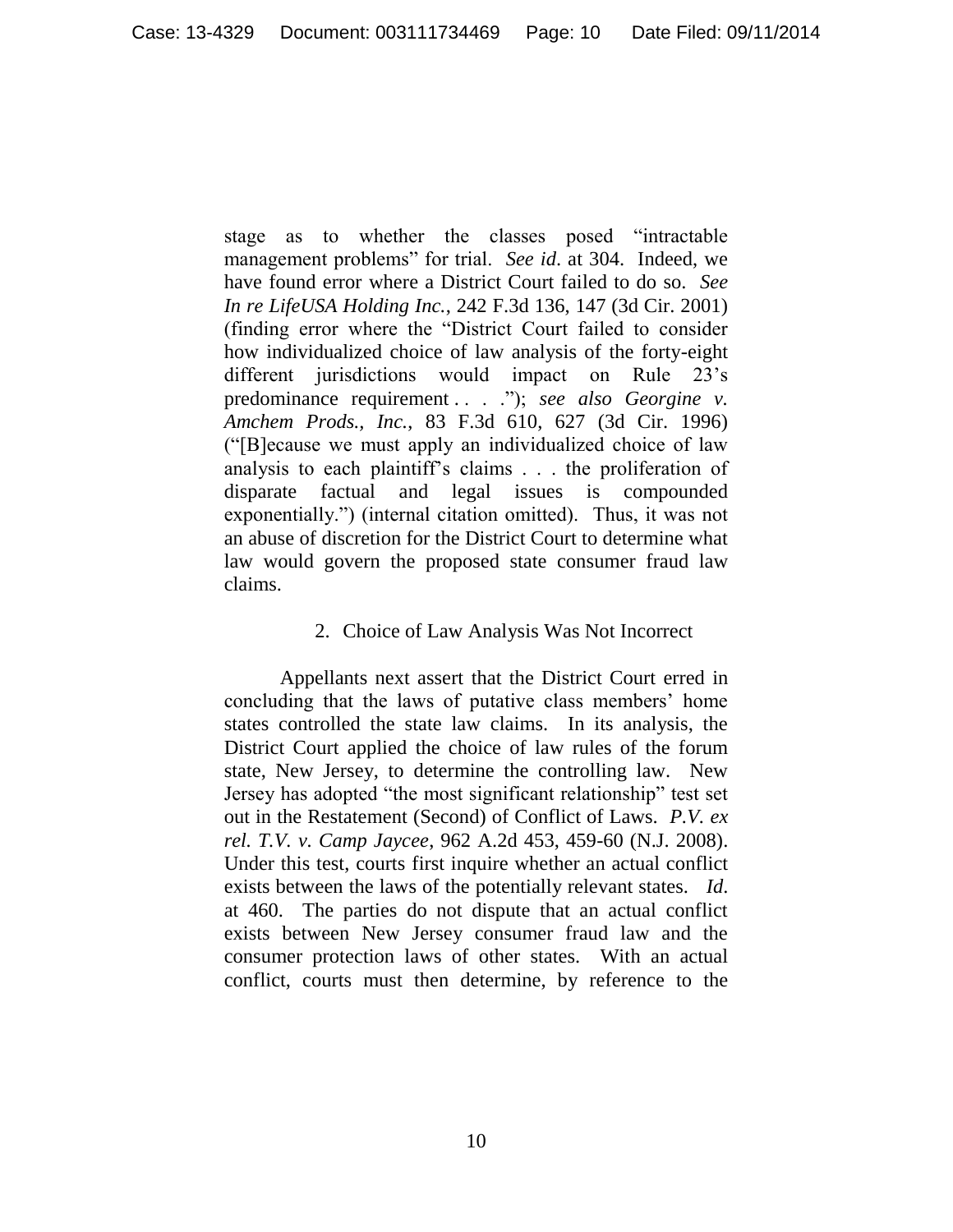Restatement, which state has the most significant relationship to the case and parties. *Id*. at 461. The District Court found that there are two distinct provisions in the Restatement which could apply in this case.

First, § 148(1) of the Restatement applies "[w]hen the plaintiff has suffered pecuniary harm on account of his reliance on the defendant's false representations and when the plaintiff's action in reliance took place in the state where the false representations were *made and received* ...." (emphasis added). When this provision is satisfied, the law of the state where the representations were both made and received controls. The District Court held that § 148(1) governed the case because Quest's misrepresentations (demand for payment in bills) were both made and received in the putative class members' home states. The Court apparently found that while certain of the misrepresentations were sent from Quest's headquarters in New Jersey, they were nonetheless "made" when they were "read at their destination – the customer's home state  $\dots$  ." (App. 28.) This reasoning was identical to that in the District Court's denial of Appellants' first motion for class certification, which was not appealed, *Agostino v. Quest Diagnostics Inc.*, 256 F.R.D. 437, 462-63 (D.N.J. 2009) ("*Agostino I*").

This reasoning has since been rejected by our Court. In *Maniscalco v. Brother Int'l (USA) Corp.*, 709 F.3d 202, 208 (3d Cir. 2013) we held that "[c]onstruing the location to which a representation is 'directed' to be the same in which one is 'made'—as opposed to the location from which the representation emanated—would render meaningless the Restatement drafters' careful distinction between 'made' and 'received.'" We specifically cited *Agostino I* as an instance in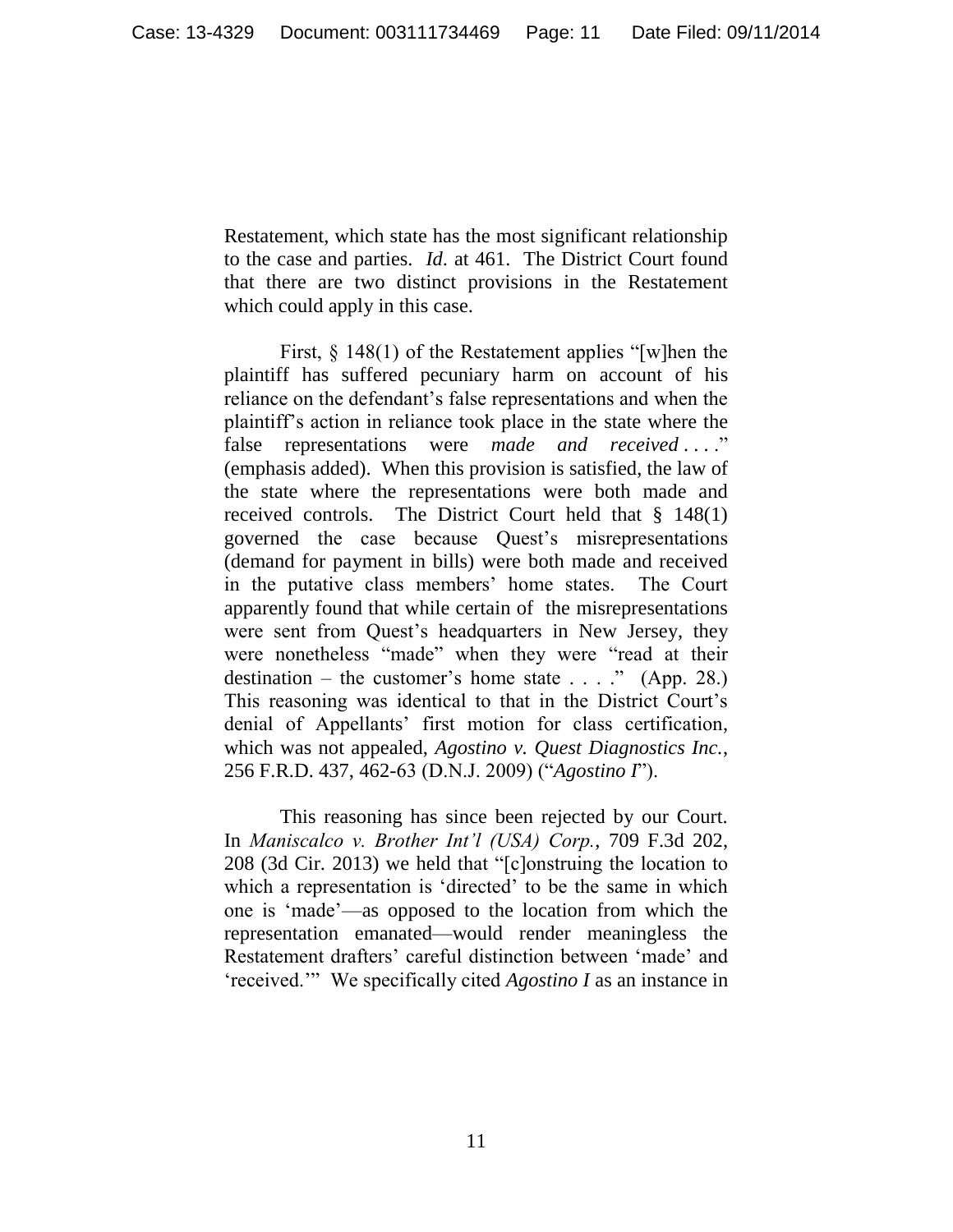which such an incorrect reading had occurred. *Id*. Thus, both parties here agree that § 148(1) of the Restatement (Second) of Conflict of Laws does not apply.

When the misrepresentations were not made and received in the same state, the proper choice of law analysis instead involves § 148(2) of the Restatement, which uses six factors to determine the state with the most significant relationship to the case. Those factors are as follows:

> (a) the place, or places, where the plaintiff acted in reliance upon the defendant's representations,

> (b) the place where the plaintiff received the representations,

> (c) the place where the defendant made the representations,

> (d) the domicil, residence, nationality, place of incorporation and place of business of the parties,

> (e) the place where a tangible thing which is the subject of the transaction between the parties was situated at the time, and

> (f) the place where the plaintiff is to render performance under a contract which he has been induced to enter by the false representations of the defendant.

Restatement (Second) of Conflict of Laws § 148(2). While the District Court did not have the benefit of *Maniscalco* at the time of its ruling, it actually *did* consider the appropriate analysis under § 148(2) as an alternative holding, and maintained that these factors still weighed in favor of using the law of individual class members' states. The Court held that the class members each paid money in their home states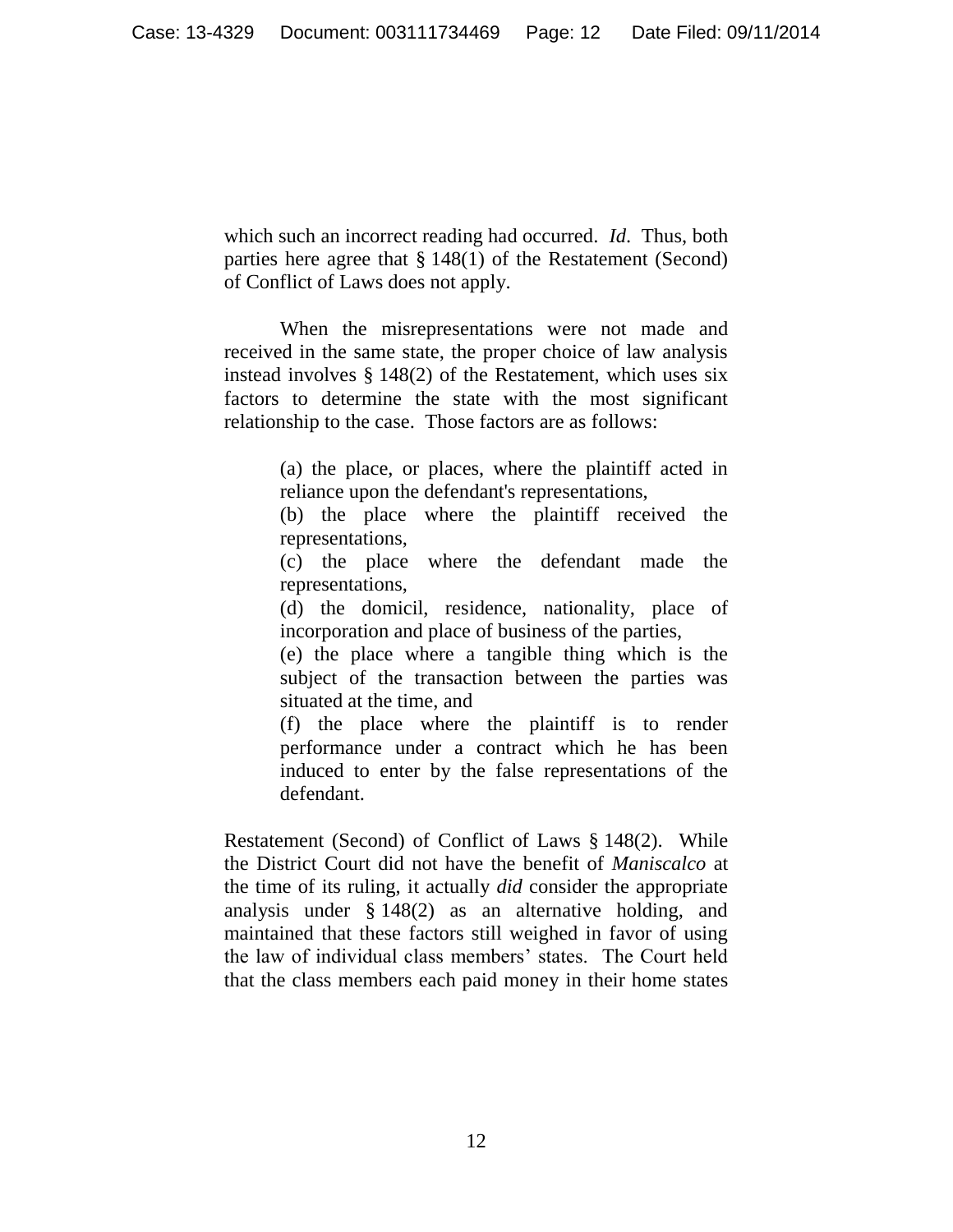in reliance on the Quest bill (factor a), received the bill in their own states (factor b), presumably obtained lab services in their home states (factor e), and Quest was expected to render performance in their home states (factor f). The Court held that factor (d), the residence of all parties, was neutral. Finally, the District Court found that factor (c), the place where the defendant made the representations, New Jersey, was not enough to overcome the remaining factors' favoring the use of class members' home state consumer fraud law.

While we agree with Appellants that the District Court erred in weighing certain of the factors, $3$  its analysis generally comports with our reasoning in *Maniscalco*. In that case, a plaintiff sought to bring a class action pursuant to New Jersey law, but the district court held that the law of plaintiff's residence, South Carolina, applied instead. We affirmed, finding that factors (a) and (b), where the plaintiff acted in reliance and where he received the representations, weighed "strongly in favor of applying South Carolina law." 709 F.3d at 208. Factor (e), the location of a tangible thing, weighed in favor of South Carolina law, because the case concerned a defective printer purchased in that state. Factor (f) was inapplicable because there was no contract. We held that factor (d), the location of all parties, weighed slightly in favor

 $\overline{a}$ 

 $3$  Specifically, factor (e) is irrelevant to the case as it only concerns a "tangible thing which is the subject of the transaction," and there was no tangible thing at issue here, only lab testing services. Further, factor (f) is also inapplicable as it only concerns rendering "performance under a contract which he has been induced to enter," and Appellants entered no contract.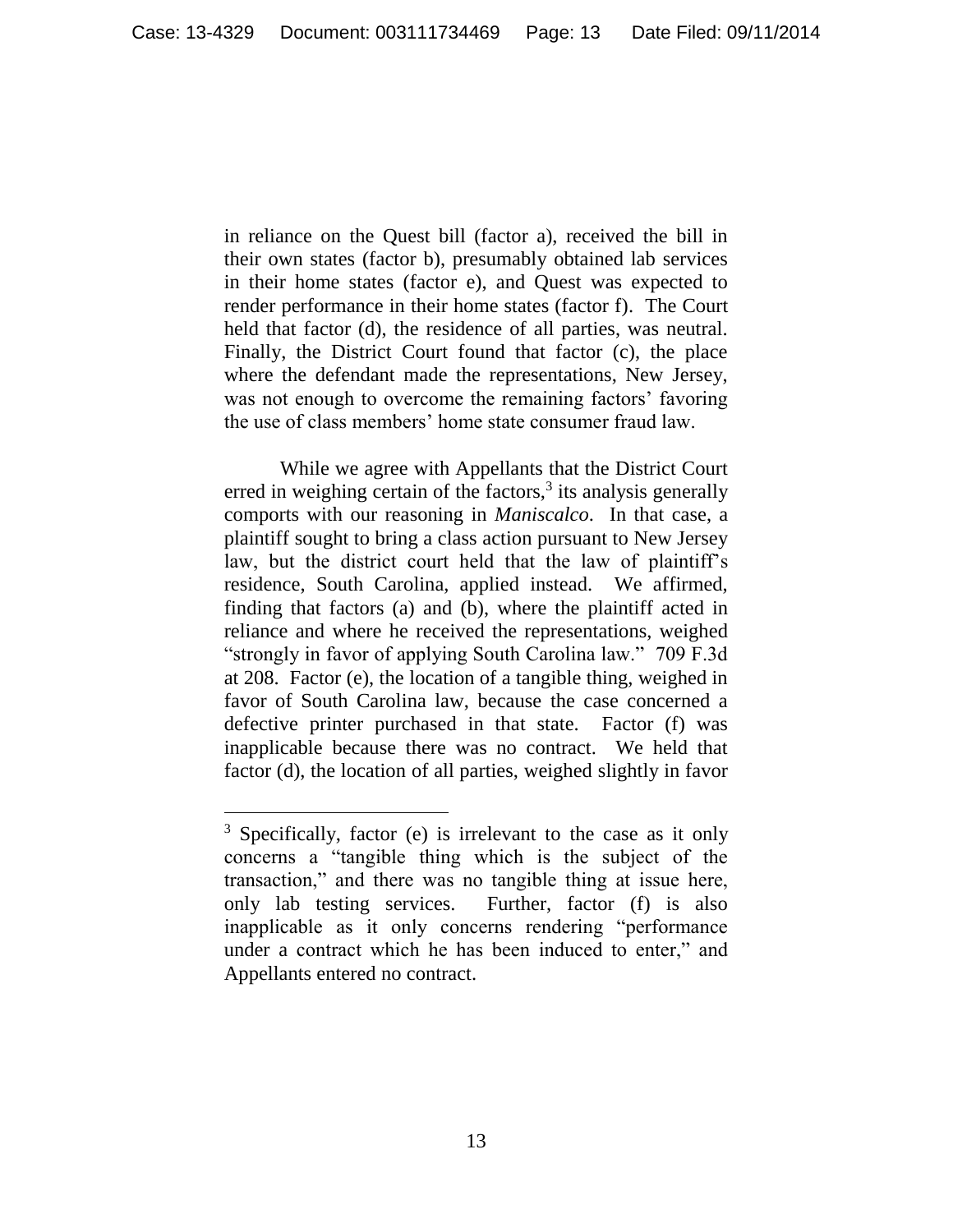of South Carolina law, given that "[t]he domicil, residence and place of business of the plaintiff are more important than are similar contacts on the part of the defendant." Restatement (Second) of Conflict of Laws § 148 cmt. i. We went on to note the further commentary in the Restatement that "[i]f any two of the above-mentioned contacts, apart from the defendant's domicil, state of incorporation or place of business, are located wholly in a single state, this will usually be the state of the applicable law with respect to most issues." *Maniscalco*, 709 F.3d at 209 (quoting Restatement (Second) of Conflict of Laws § 148 cmt. j).

Here, similar to *Maniscalco*, factors (a) and (b), where the plaintiff acted in reliance and where he received the representations, weigh in favor of applying the laws of putative class members' home states. In addition, factor (d), the residence of all parties, also weighs in favor of class members' home state law, given that the domicil of the plaintiff is regarded by the Restatement as more important than that of the defendant. *See* Restatement (Second) of Conflict of Laws § 148 cmt. i.

Also similar to *Maniscalco*, only factor (c), where the representations were made, weighs in favor of applying New Jersey law. As we held in *Maniscalco*, "[n]othing else about the relationship between the parties, other than the fortuitous location of [the defendant's] headquarters, took place in the state of New Jersey. [Plaintiff's] home state, in which he received and relied on [the defendant's] alleged fraud, has the 'most significant relationship' to his consumer fraud claim." *Maniscalco*, 709 F.3d at 208-09. The same conclusion applies here.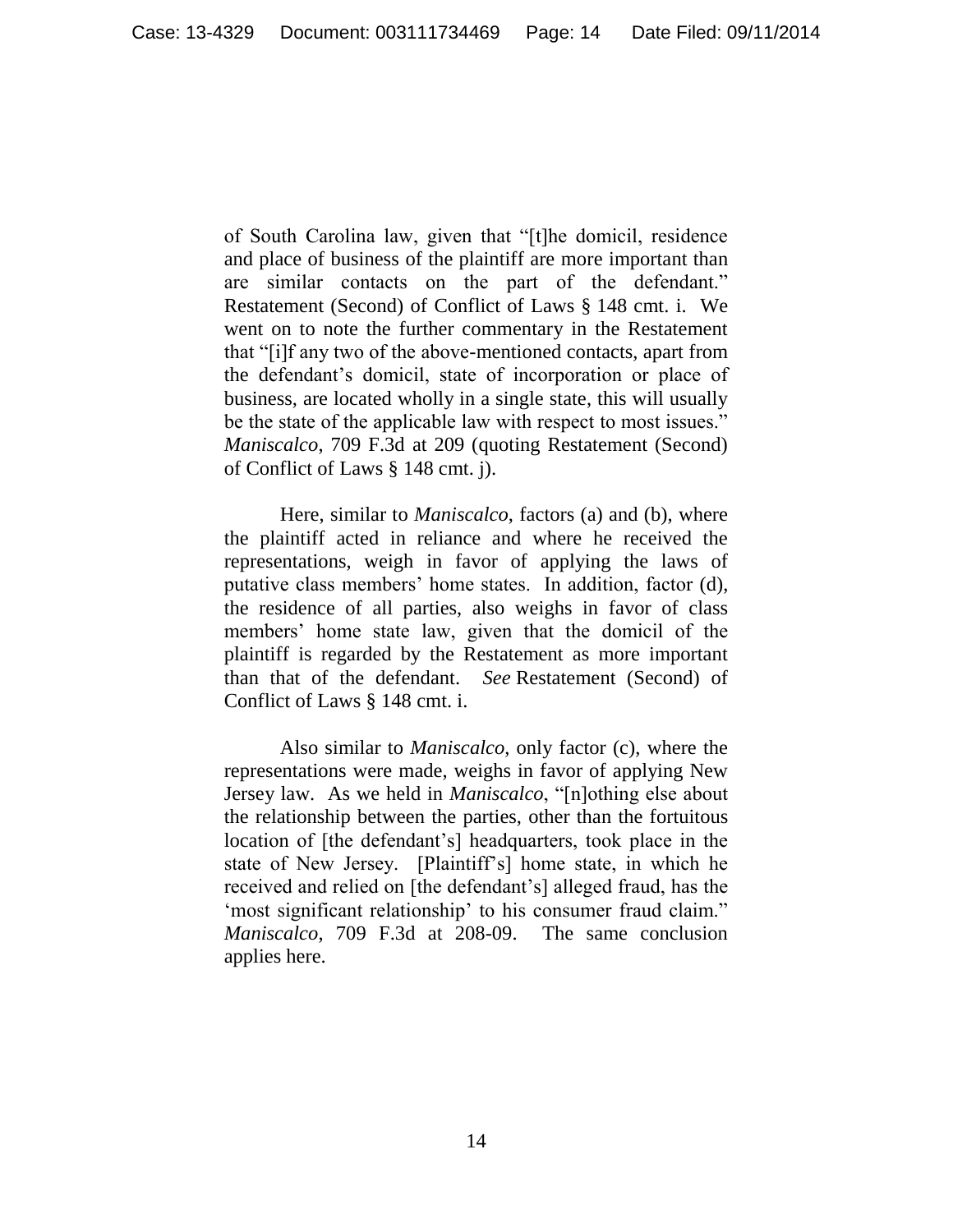Finally, in *Maniscalco* we noted that the § 148(2) factors are to be construed in light of the principles set forth in § 6 of the Restatement, which include "(1) the interests of interstate comity, (2) the interests of the parties, (3) the interests underlying the field of tort law, (4) the interests of judicial administration, and (5) the competing interests of the states." *Id*. at 207. We found that, on balance, these factors also weighed in favor of plaintiff's home state law. *Id*. at 209-10. Here, the principles in § 6 of the Restatement apply with equal force in favor of class members' home state laws.

In *Maniscalco* we concluded that under the Restatement, the law of South Carolina, as plaintiff's home state, applied to the action. While there are some small differences between this case and *Maniscalco*, none are dispositive. That case controls our analysis here and confirms that the laws of class members' home states apply to their state law claims for the Post-EOB Billing Class and Anthem BCBS FEHB Program Class.

### 3. Proposed Grouping of State Laws

Appellants next contend that even if each class member's home state law controlled their claims, the District Court erred in finding such claims impractical for class treatment. Appellants urged that the state consumer fraud statutes should be grouped into two categories for the purposes of litigation, those which proscribe (1) "unfair or deceptive" conduct (similar to the Federal Trade Commission Act), and (2) those that prohibit false or misleading conduct. (Appellants' Opening Br. at 32.) Appellants again rely on *Sullivan* where we endorsed the general procedure of grouping multiple state laws into a few categories for the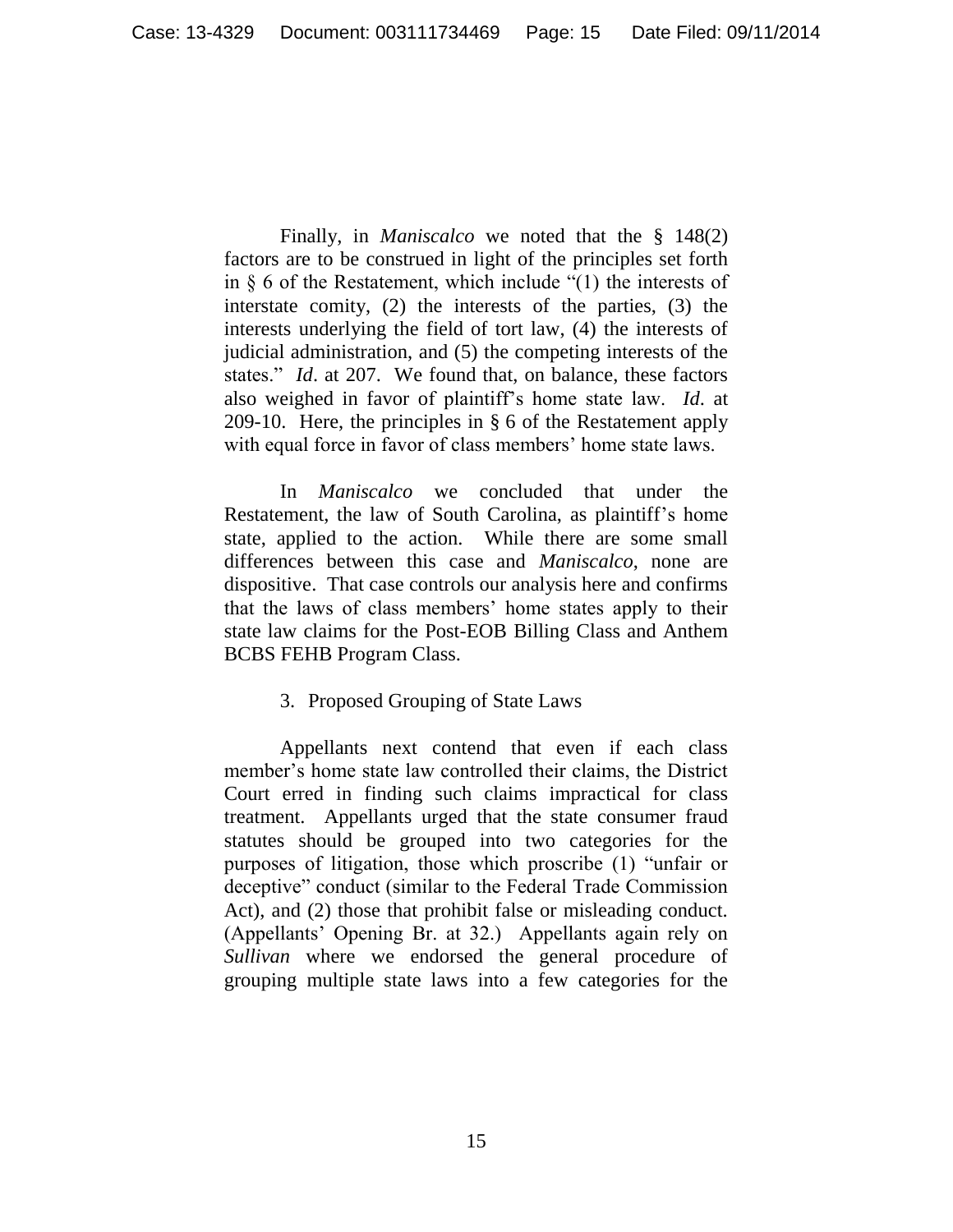purposes of class litigation. There we stated that, "[w]e [have] emphasized our willingness to certify nationwide classes where differences in state law fell 'into a limited number of predictable patterns,' and any deviations 'could be overcome at trial by grouping similar state laws together and applying them as a unit.'" 667 F.3d at 301.

The District Court took note of the grouping proposal by Appellants and found it wanting. The Court noted that Appellants' analysis consisted "solely" of citation to, and brief discussion of one district court case which followed such a procedure, and an exhibit setting forth the National Consumer Law Center's 2009 analysis of various state consumer fraud statutes. (App. 37.) The District Court noted that "[n]o effort has been made to demonstrate how Plaintiffs' claims of deception through overbilling could be proven under the statutes' varying elements of reliance, state of mind, and causation, to name a few. In other words, Plaintiffs have proposed two groups, but have not demonstrated how this grouping would apply to the facts and issues presented by this case . . . ." (*Id*.) Plaintiffs also provided no indication as to how the jury could be charged in some coherent manner relative to the proposed grouping. The District Court concluded that plaintiffs simply had "not met [their] burden" of demonstrating that grouping was warranted or workable. (App. 38.)

We agree with the District Court and conclude that while grouping, in general, may be a permissible approach to nationwide class action litigation, in this case Appellants did not provide enough information or analysis to justify the certification of the classes they proposed. For example, in *In re Prudential*, we noted that the grouping proposal there consisted of a "series of charts setting forth comprehensive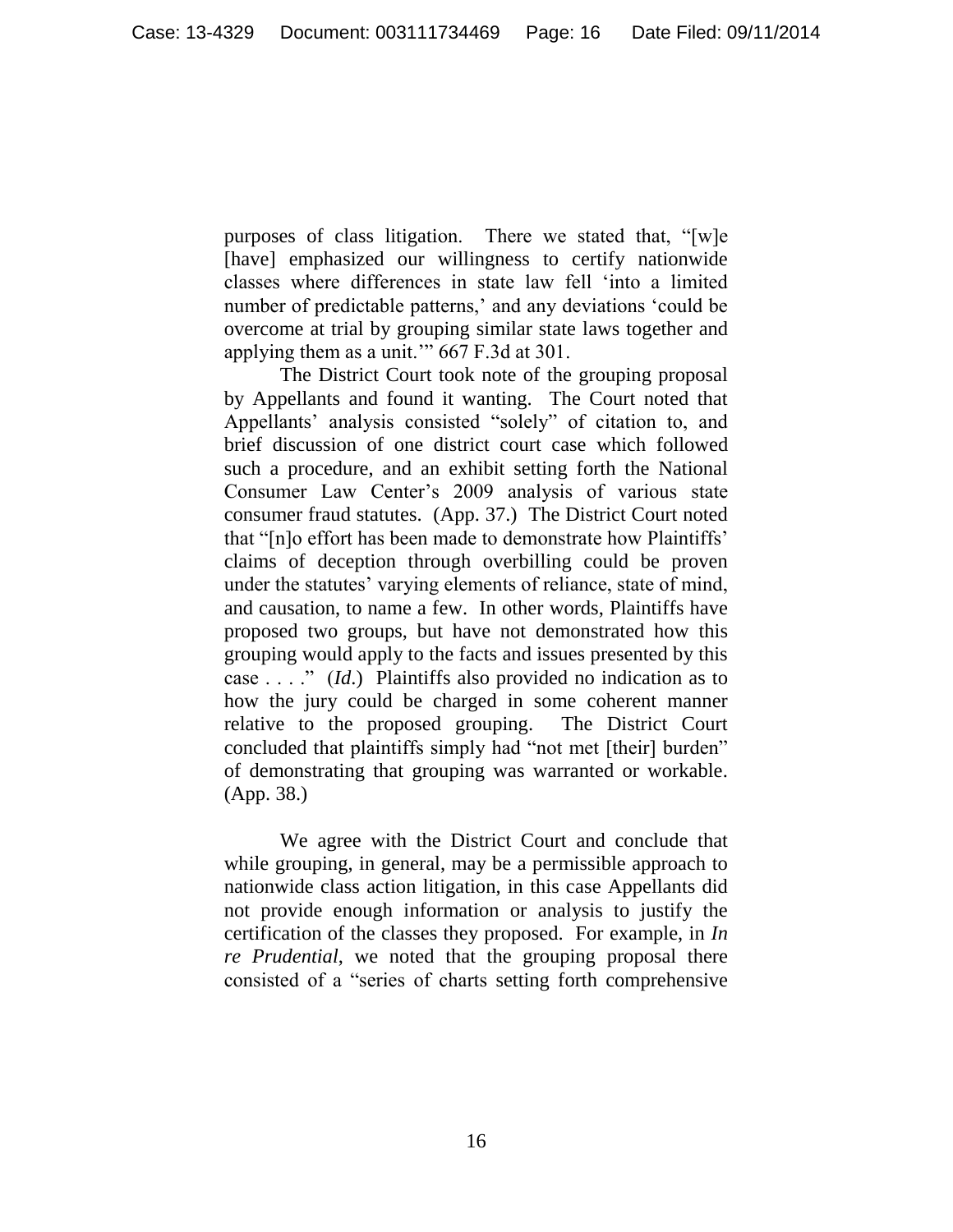analyses of the various states' laws potentially applicable to their common law claims." 148 F.3d 283, 315 (3d Cir. 1998) (internal quotation marks omitted). Such in-depth treatment justified the District Court's decision to group state laws in that case, but is lacking here.

In addition, Court of Appeals decisions cited in *Sullivan* explicitly recognized that plaintiffs face a significant burden to demonstrate that grouping is a workable solution. *See Klay v. Humana, Inc.*, 382 F.3d 1241, 1262 (11th Cir. 2004) ("The burden of showing uniformity or the existence of only a small number of applicable standards (that is, 'groupability') among the laws of the fifty states rests squarely with the plaintiffs.") (abrogated on other grounds); *Walsh v. Ford Motor Co.*, 807 F.2d 1000, 1017 (D.C. Cir. 1986) ("[T]o establish commonality of the applicable law, nationwide class action movants must creditably demonstrate, through an 'extensive analysis' of state law variances, 'that class certification does not present insuperable obstacles.'").

We agree with the District Court that Appellants have failed to provide a sufficient, or virtually any, analysis describing how the grouped state laws might apply to the facts of this case. They assert only that the differences between the state laws within each group are "insignificant or non-existent." (Appellants' Opening Br. at 27.) As the District Court held, Appellants must do more than provide their own *ipse dixit*, citation to a similar case, and a generic assessment of state consumer fraud statutes, to justify grouping. Thus, it was not an abuse of discretion for the District Court to find that Appellants had not carried their burden to show that grouping was workable, and that, consequently, the variations in state laws precluded the proposed groups. We also find no abuse of discretion in the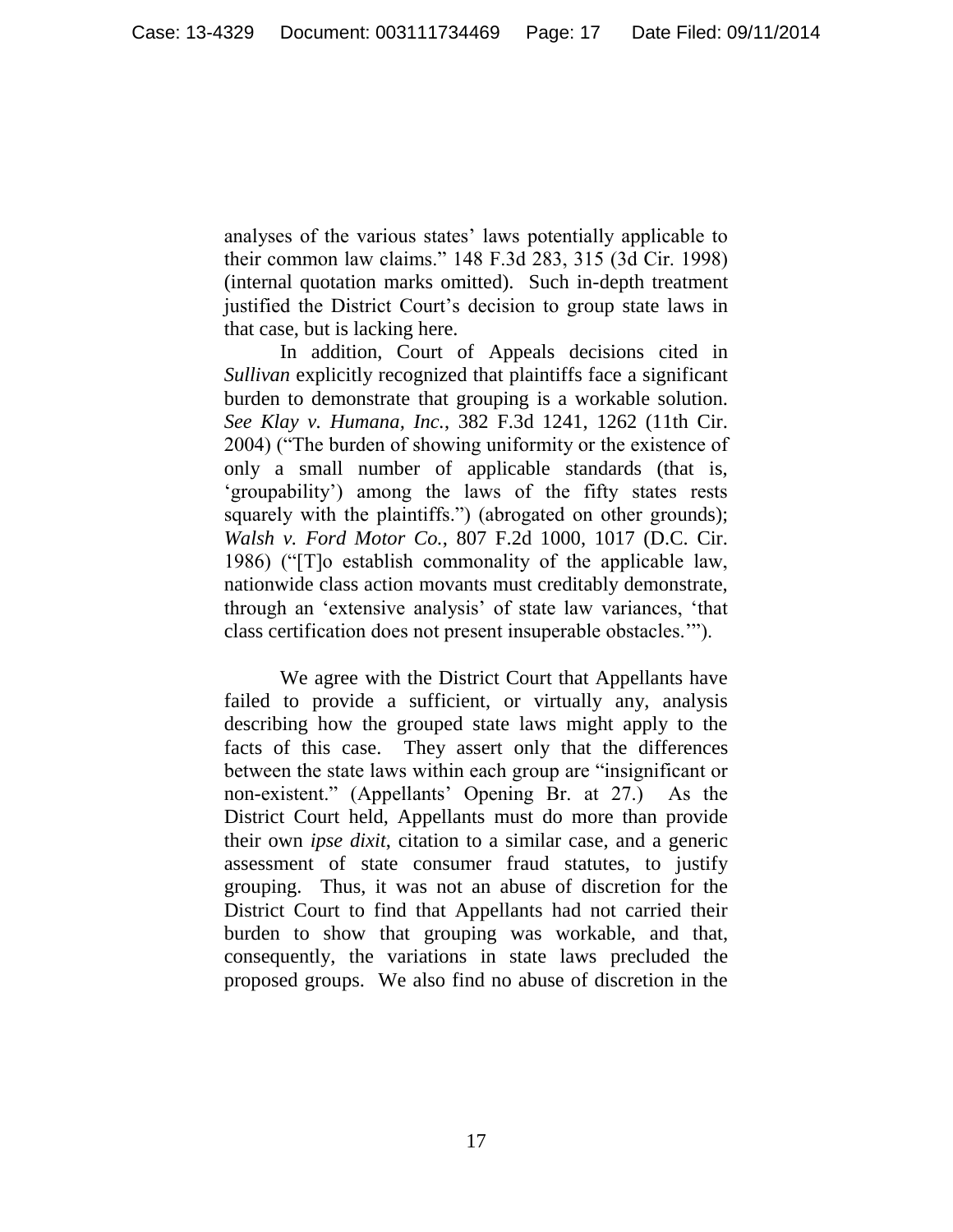Court's final conclusion that class litigation involving dozens of state consumer fraud laws was not viable and that common facts and a common course of conduct did not predominate. We therefore affirm the denial of certification of the Post-EOB Billing Class and the Anthem BCBS FEHB Class, as to the state law consumer fraud claims.

### B. Unjust Enrichment Claim

Next, Appellants object to the District Court's denial of certification to the Post-EOB Billing Class and the Anthem BCBS FEHB Program Class, as to their unjust enrichment claims. "[A]n essential prerequisite of a class action, at least with respect to actions under Rule  $23(b)(3)$ , is that the class must be currently and readily ascertainable based on objective criteria." *Marcus v. BMW of N. Am., LLC*, 687 F.3d 583, 592-93 (3d Cir. 2012). This is distinct from the separate requirement under Rule 23(b)(3), that "questions of law or fact common to class members [must] predominate over any questions affecting only individual members . . . ." Thus, "the ascertainability requirement focuses on whether individuals fitting the class definition may be identified without resort to mini-trials, whereas the predominance requirement focuses on whether essential elements of the class's claims can be proven at trial with common, as opposed to individualized, evidence." *Hayes*, 725 F.3d at 359.Here, the District Court denied certification as to the unjust enrichment classes because it found both the predominance and ascertainability requirements were not satisfied.

Concerning its ascertainability analysis, the Court found that "implicit in the class definition must be the fact of harm, that is, the class must consist of those above-mentioned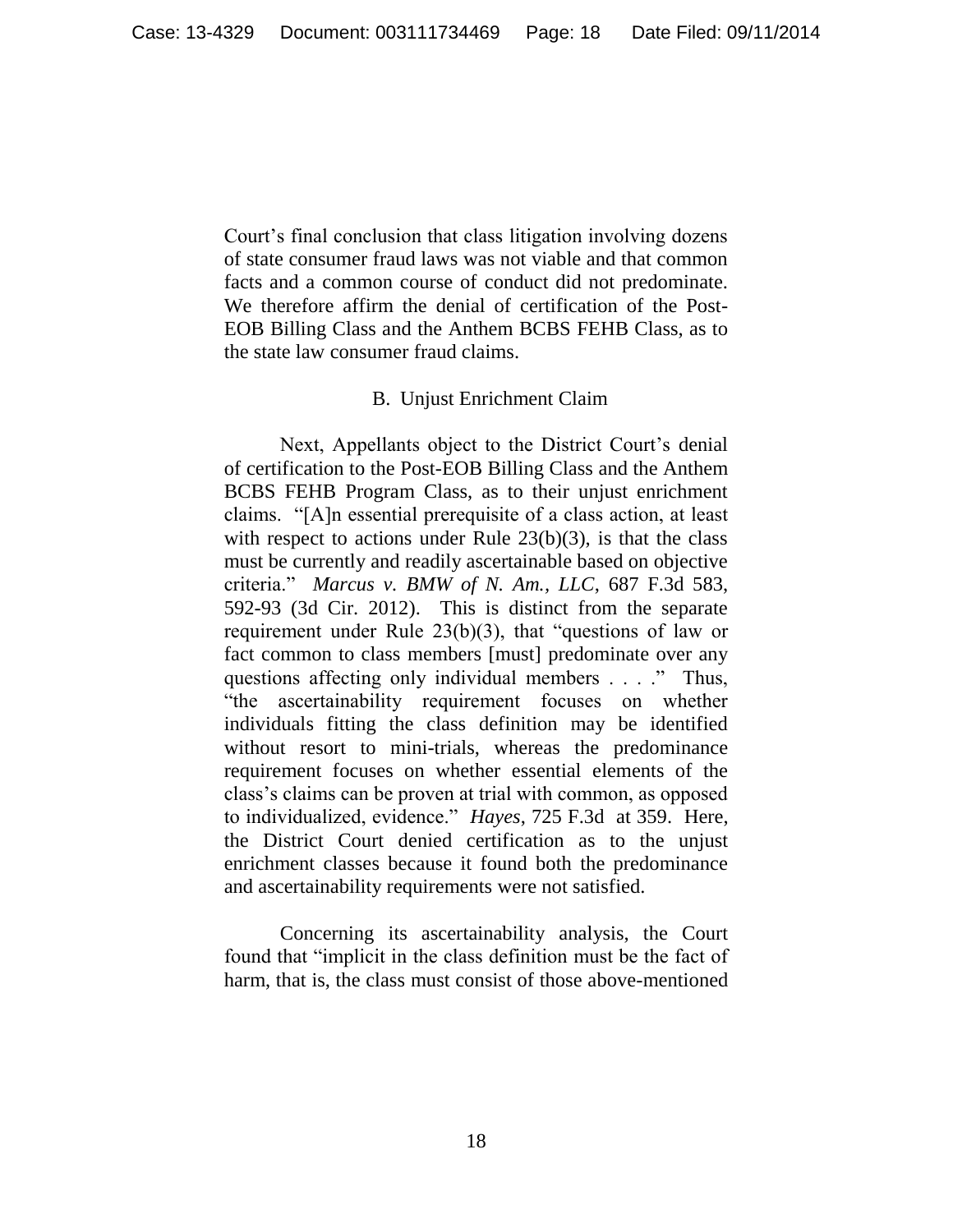Quest patients who *wrongfully* sustained a loss by paying the bill. Otherwise, a class of persons seeking relief simply does not exist."<sup>4</sup> (App. 44.) The Court concluded that determining membership in the class would require individualized analyses into whether each putative class member was wrongfully harmed, such that the class could not be readily ascertained.

While neither party notes this, the District Court's analysis conflated ascertainability with the predominance inquiry. <sup>5</sup> The Court seemed to find that the class definitions incorporated the causes of action, such that ascertaining a class was complicated by the evidence required to prove a legal claim. Specifically, the District Court was focused on

 $\overline{a}$ 

<sup>4</sup> The ascertainability analysis was undertaken in the context of Appellants' RICO claims, and was incorporated in the unjust enrichment discussion.

<sup>&</sup>lt;sup>5</sup> Predominance and ascertainability are separate issues. Our cases that have addressed ascertainability have focused on whether objective records could readily identify class members. For instance, in *Marcus*, we were concerned with "serious ascertainability issues" because of BMW's potential difficulty in determining which customers purchased vehicles that were factory-equipped with the Bridgestone tires at issue. 687 F.3d at 593-94. Similarly, in *Carrera v. Bayer Corporation*, we found that a class of diet-supplement purchasers could not be ascertained because, (1) there was no indication that retailer records could be used to identify class members, and (2) the use of affidavits would prevent Bayer from challenging class membership. 727 F.3d 300, 309 (3d Cir. 2013)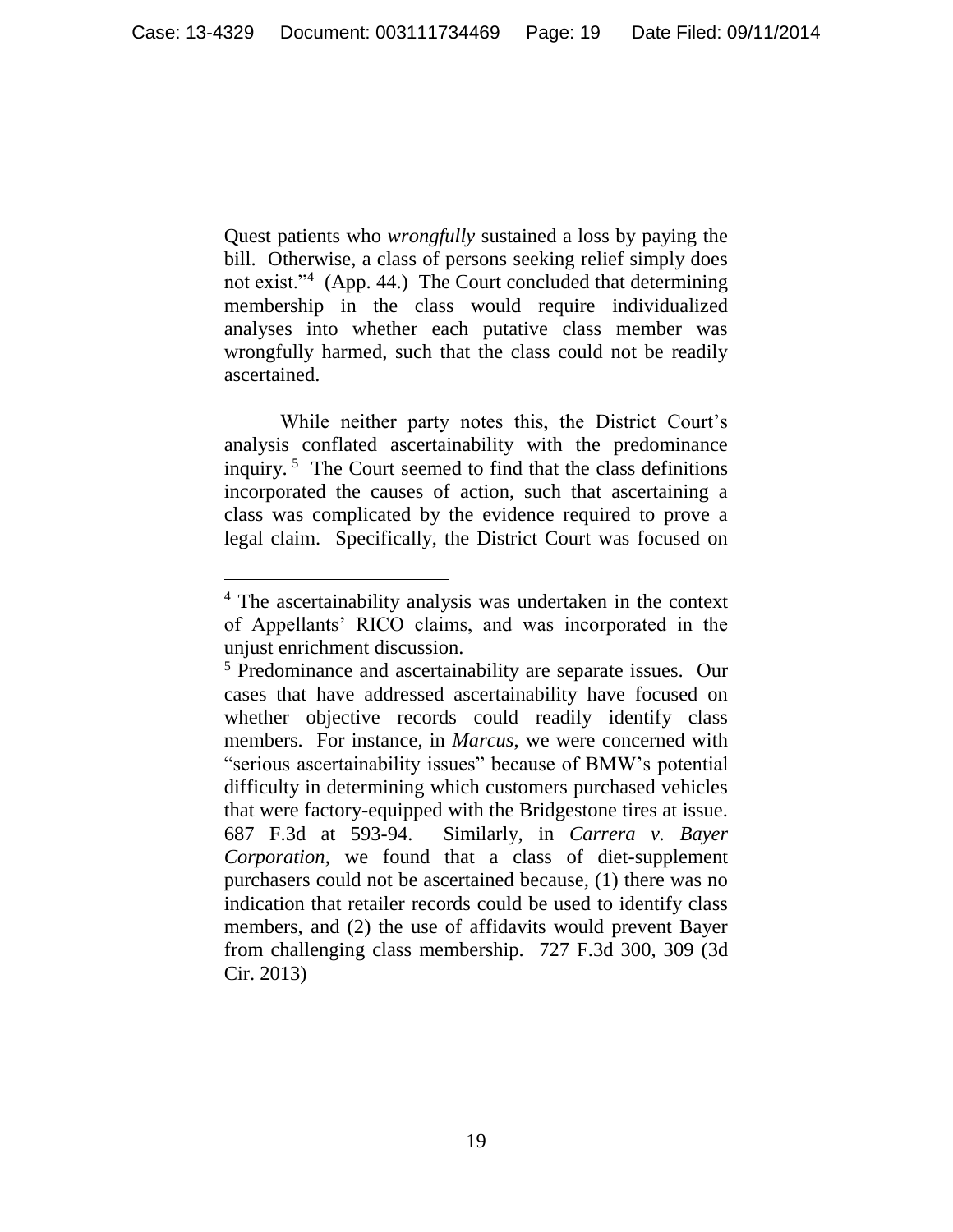the individualized proof required to show an unjust enrichment claim, as an obstacle to class certification, a determination which falls squarely under the predominance analysis, to which we now turn.

On this issue the District Court referred to several factual scenarios illustrated by Quest's expert that would lead to ostensible overbilling, but not necessarily unjust or fraudulent overbilling. On appeal, Appellants do not dispute Quest's claim that many patients who were initially overbilled by Quest subsequently received refunds of their incorrect charge. However, these patients would still be class members, since they were billed and paid an amount in excess of an EOB provided to Quest.

In sum, the District Court properly found that individual inquiries would be required to determine whether an alleged overbilling constituted unjust enrichment for each class member. Such specific evidence is incompatible with representative litigation. *See Wal-Mart Stores, Inc. v. Dukes*, 131 S. Ct. 2541, 2551 (2011) ("[A] common contention, moreover, must be of such a nature that it is capable of classwide resolution—which means that determination of its truth or falsity will resolve an issue that is central to the validity of each one of the claims in one stroke."); *Marcus*, 687 F.3d at 604 (finding reversible error where district court failed to consider that allegedly defective tires can go flat "for myriad reasons," requiring an examination of each class member's tire, and "[t]hese individual inquiries are incompatible with Rule 23(b)(3)'s predominance requirement"). Accordingly, the denial of certification of the Post-EOB Billing Class and the Anthem BCBS FEHB Program Class, as to the unjust enrichment claim, was not an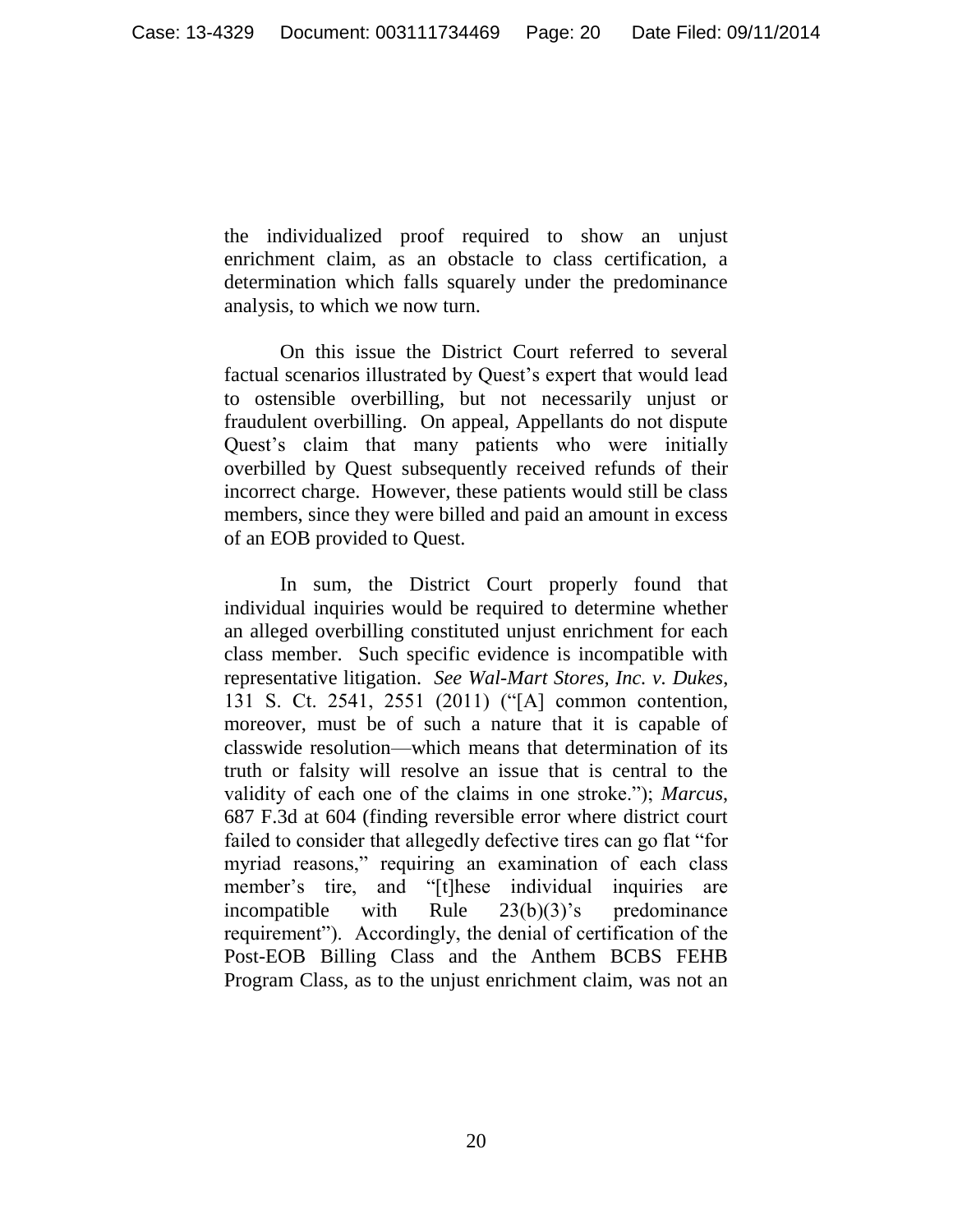abuse of discretion, and we will affirm the District Court's judgment.

C. Debt Collector Victim Class

Appellants next urge that the District Court erred in denying certification to the Debt Collector Victim Class. As noted above, Appellants limit their appeal for this class to their claim of an FDCPA violation. Appellants have also abandoned the first component of the class and instead only appeal the denial of certification as to the second, which includes persons who received written demands from debt collectors retained by Quest that added interest, charges or penalties in excess of the original amount billed by Quest. Appellees contend that Appellants cannot now seek this narrowed class because it was not sought below.

We will not address the issue of waiver because, even assuming, *arguendo*, that this argument was not waived, the narrowed Debt Collector Victim Class could not be certified. The District Court denied certification as to the second prong of the class because Richard Grandalski, the only proposed representative class member, is not an adequate class representative for the FDCPA violation claim, as the class definition includes only those who received a *written* demand for payment from a debt collector. As the Court found, Grandalski admitted in a deposition that he "never received anything in written communications from Quantum [the debt collector]. . . ." (App. 65.) Rather, "Grandalski's deposition testimony indicates that Quantum contacted him by telephone." (*Id*.) The Court ruled that, because his claim was unlike that of the class he was supposed to represent, certification was denied. *See Hayes,* 725 F.3d at 360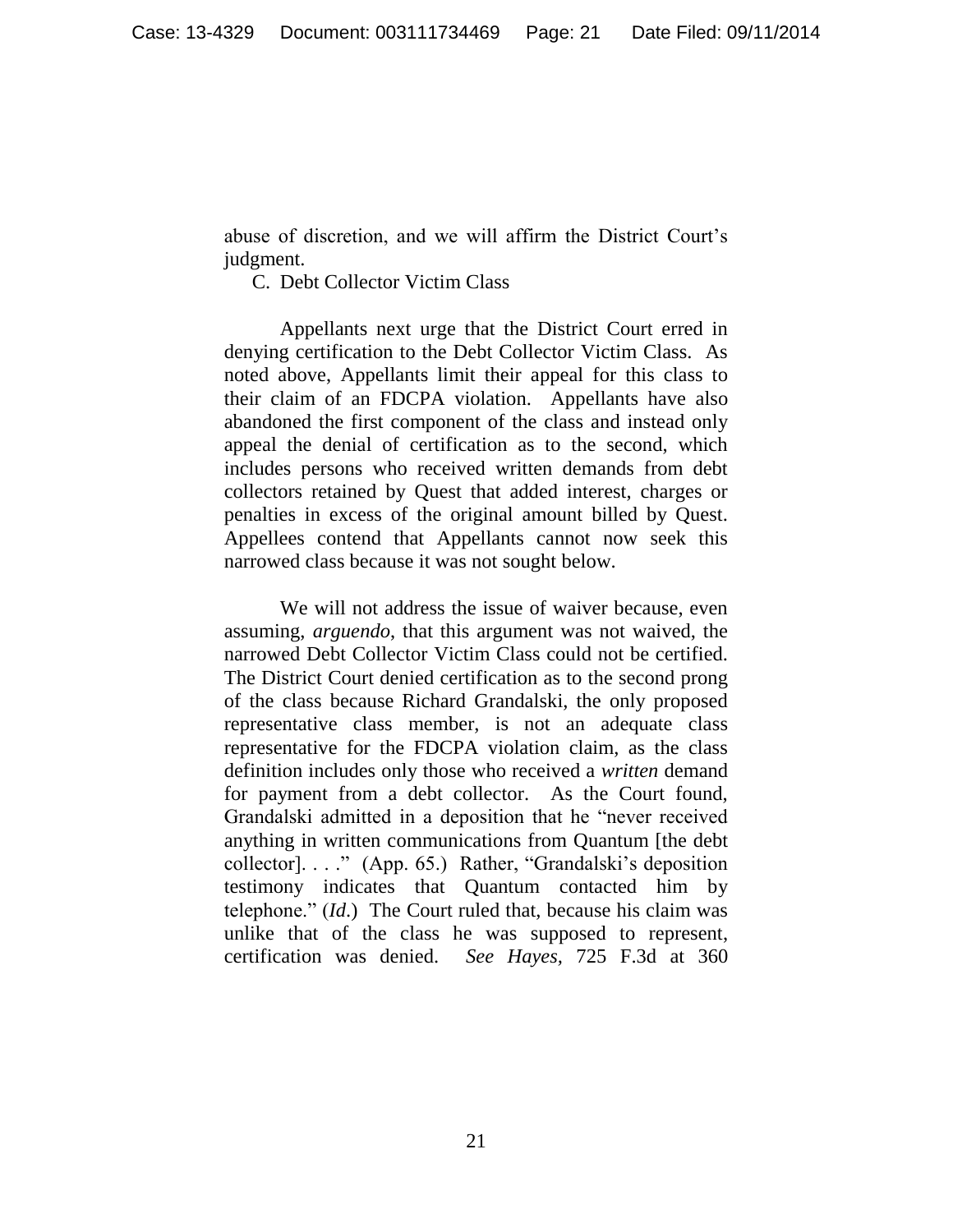("[W]here the lead plaintiff does not fit the class definition, the class may not be certified.").

Appellants urge that this ruling constitutes a clear factual error because the District Court later granted Grandalski summary judgment as to his individual claim, finding that he had in fact shown an FDCPA violation. On this issue, Appellants point to the Court's statement that "Quantum dunned Mr. Grandalski" on two separate occasions, and seemingly contend that this is a finding that Grandalski was billed in writing. (App. 87 n.4.) However, the cited statement does not reflect a conclusion that this "dunning" was in writing. *Cf. In re Hechinger Inv. Co. of Del., Inc.*, 320 B.R. 541, 549 (Bankr. D. Del. 2004) ("[T]here were no letters, telephone calls, or any attempts whatsoever on the part of Defendant to apply pressure or to 'dun' Debtor to encourage more prompt payment . . . .").

Further, Appellants do not challenge or attempt to explain Grandalski's testimony, cited in the denial of class certification, that he received no written communications from a debt collector, and that instead he communicated with them by phone. Even after full discovery, no party has produced any such written letter. We cannot conclude that the Court made a clear error in finding that Grandalski had received no written demands, and therefore was not a suitable class representative. Thus, we will affirm the denial of certification to the second prong of the Debt Collector Victim class, as to the FDCPA claim.

D. Summary Judgment as to Denise Cassese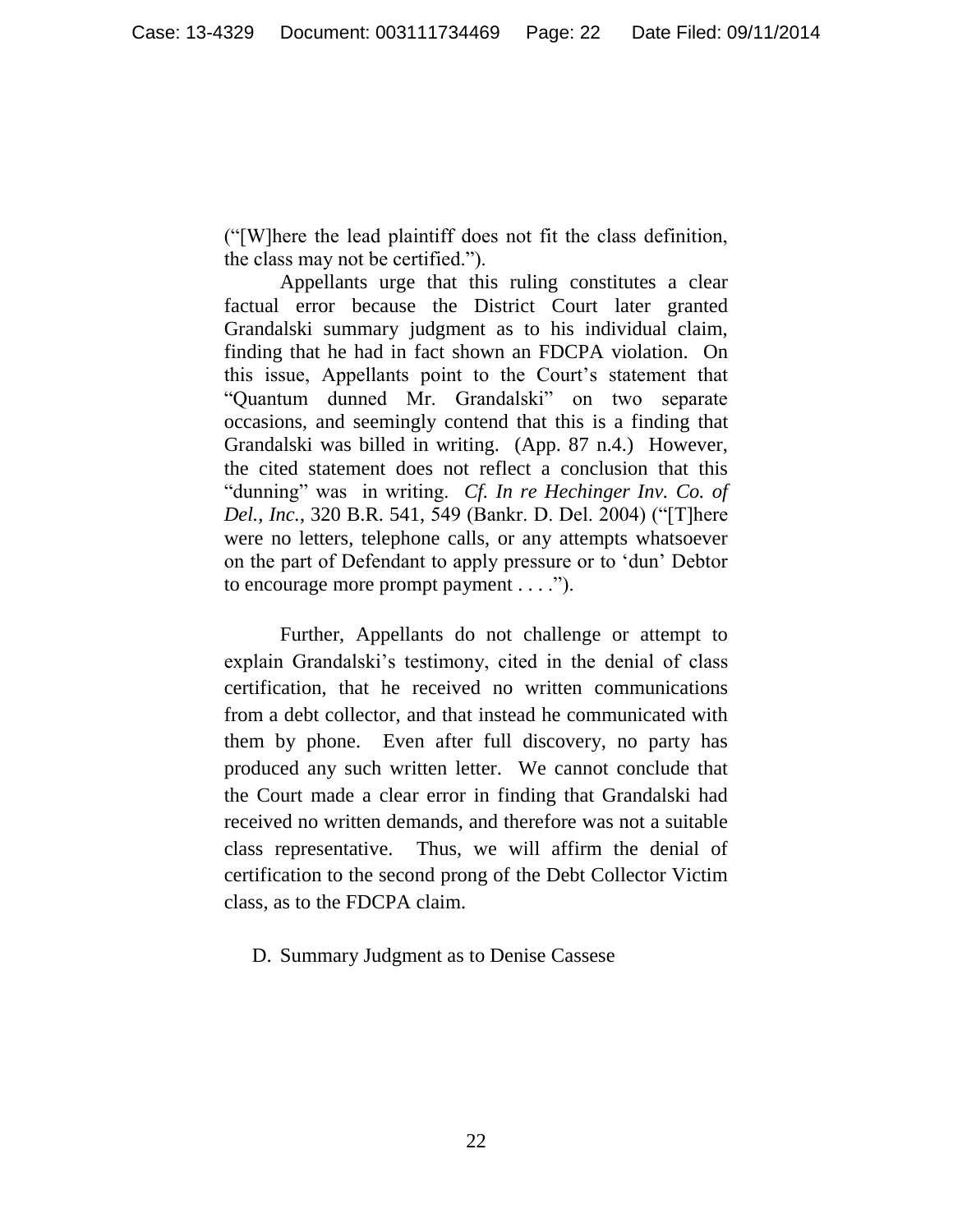Lastly, following denial of class certification, Appellant Denise Cassese proceeded individually with her claims. Summary judgment was granted to Appellees and denied as to Cassese on her various claims. Appellants object to only one aspect of that ruling, Cassese's claim under New York General Business Law § 349. Under that law, Cassese was required to show that (1) Quest's conduct was consumeroriented, (2) its conduct was materially deceptive, and that (3) she was injured thereby. *Oswego Laborers' Local 214 Pension Fund v. Marine Midland Bank, N.A.*, 85 N.Y.2d 20, 25 (1995).

The District Court held that Cassese had not produced evidence of any pecuniary injury, and the only claim of nonpecuniary harm came in one line of her deposition transcript where she was asked if she had been damaged by Quest. She responded: "Just basically harassed and billed and talked to them, and I think I paid them." (App. 706) The Court found that this bare mention of being "harassed and billed" did not constitute a showing of non-pecuniary harm. (App. 74.)

On appeal, Appellants challenge only the District Court's conclusion that Cassese had not shown evidence of non-pecuniary harm. Appellants point out that non-pecuniary harm, such as emotional distress, is cognizable under New York General Business Law § 349. *See Douyon v. N.Y. Med. Health Care, P.C.*, 894 F. Supp. 2d 245, 264 (E.D.N.Y. 2012); *Oswego*, 85 N.Y.2d at 26 ("[A] plaintiff seeking compensatory damages must show that the defendant engaged in a material deceptive act or practice that caused actual, although not necessarily pecuniary, harm.").